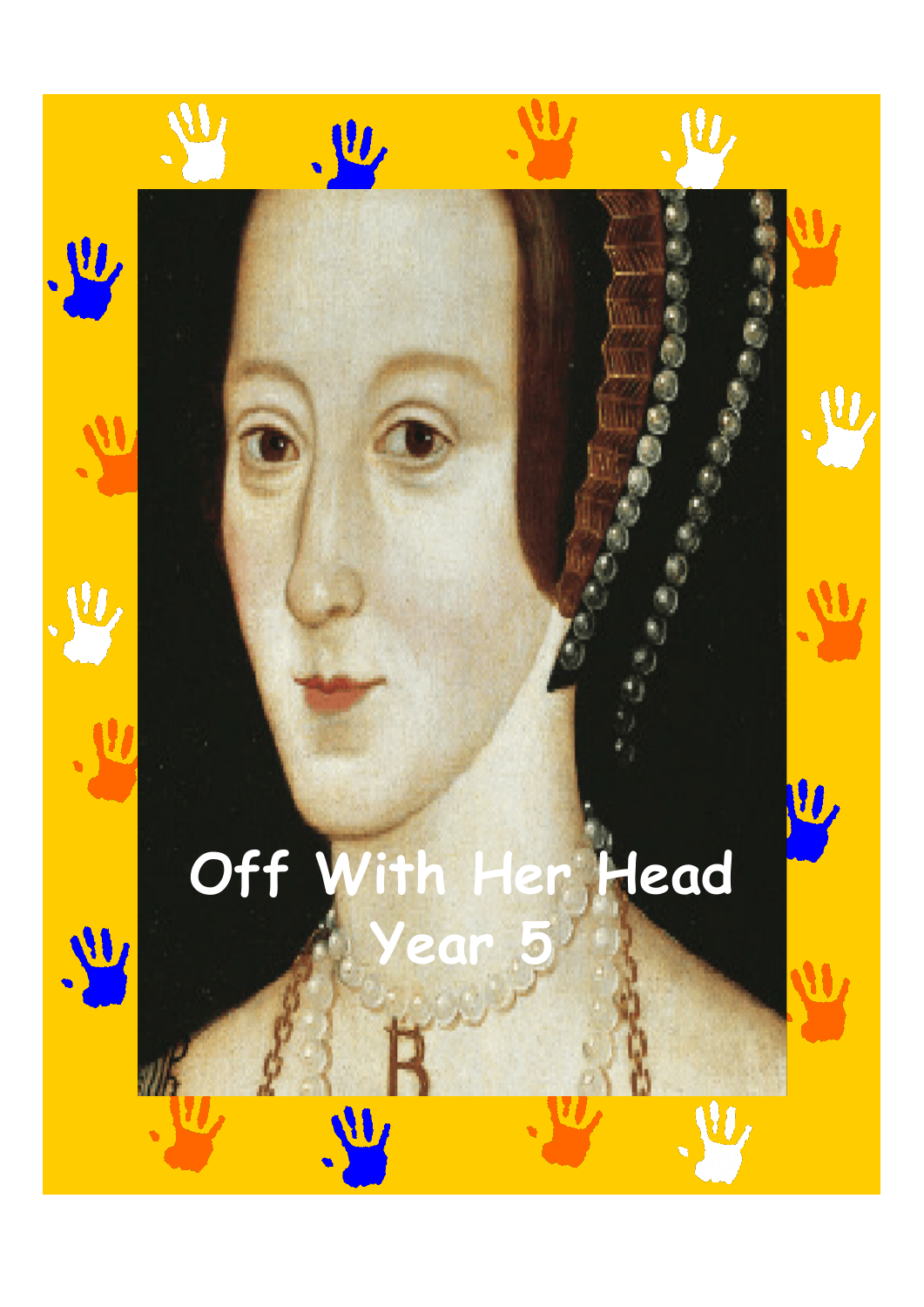

Meet the tragic figure of Queen Anne Boleyn, speaking from her room in the Tower. She has been arrested, and is about to stand trial in front of 2000 spectators.

Find out who she thinks has framed her and what she thinks of her husband, King Henry VIII.

Next, Henry VIII has his turn to speak and to present his case. He wants you to support him and rid both him and his country of this wicked traitor who has borne him no heir.

Whose side will you take on this reopened case?

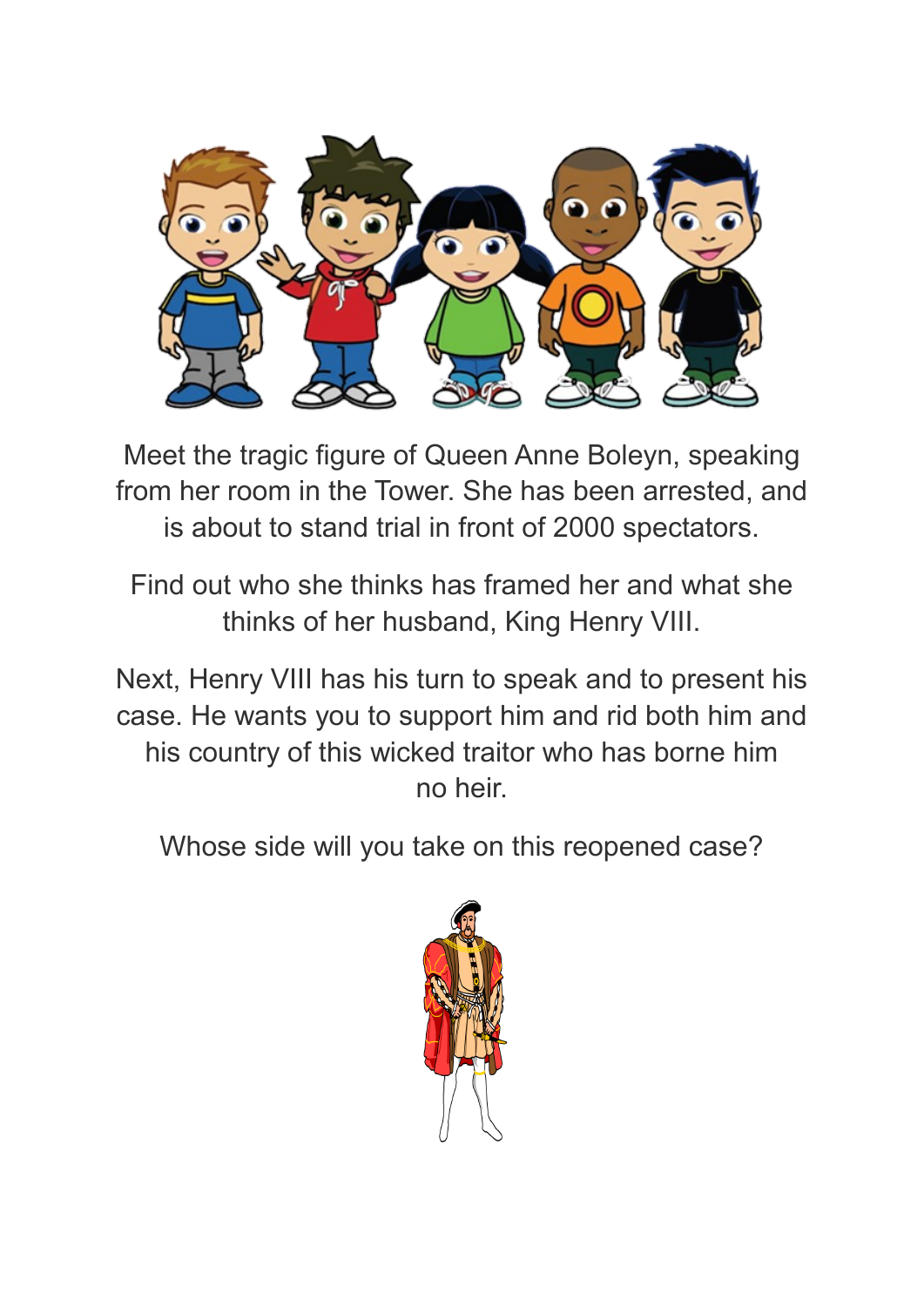What sort of man would order the beheading of his wife? Was she really that bad? Travel back in time to the 1500s and meet the terrifying Tudors, a domineering dynasty that changed our history. Discover an opulent court where dancing and singing goes hand in hand with swift falls from favour, and even swifter falling of heads. Develop your painting skills in miniature, solve riddles and remember to protect your precious neck with a large white ruff, if you want to survive at Tudor court. Flex your detective muscles and become a criminal investigator. Will you find out the facts or will the evidence from the past bemuse you? How will you find the accused, innocent or guilty? It's your turn to take part in one of the most famous trials that the world has ever known.

Linked text: *Treason* – Berlie Doherty